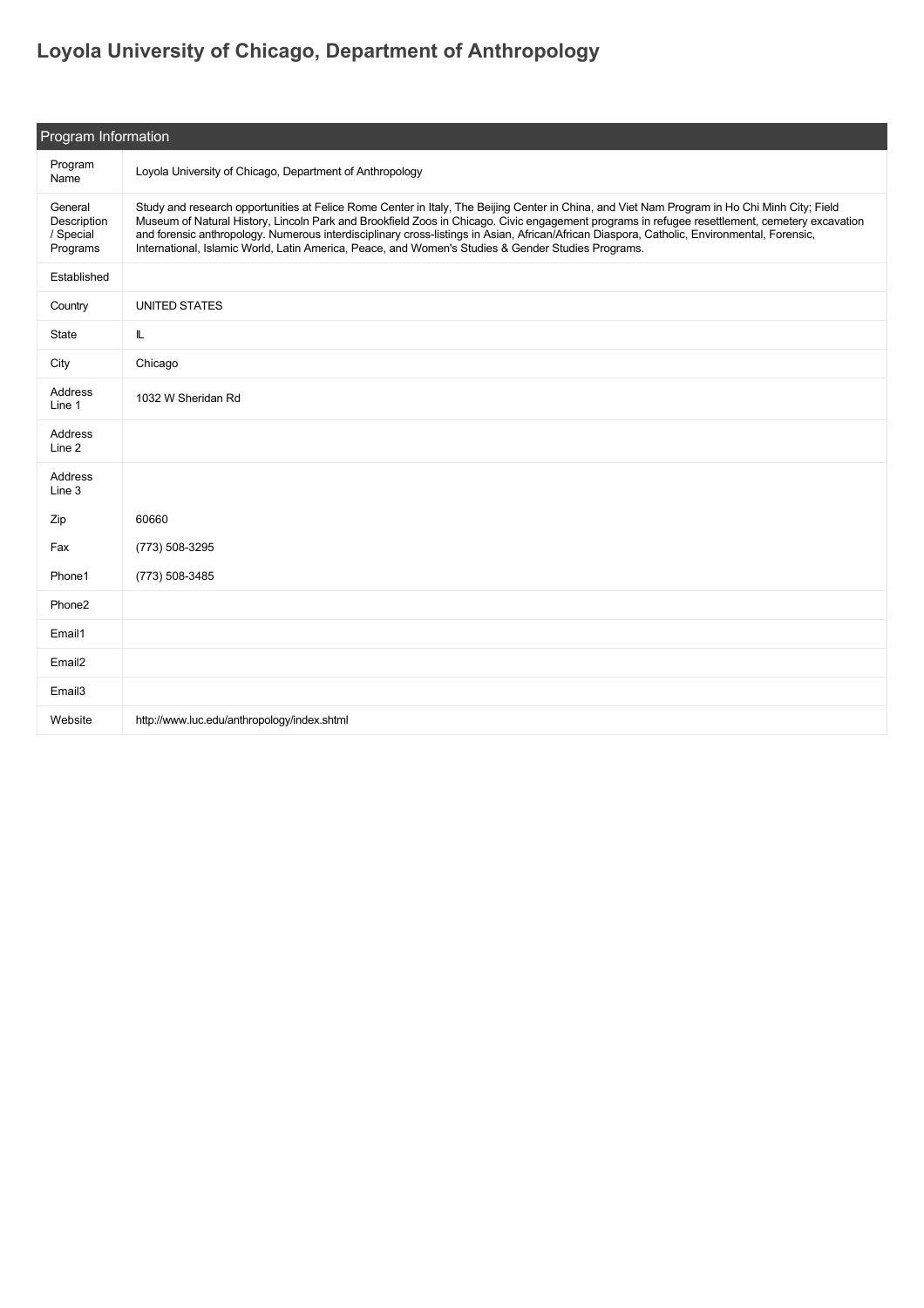| <b>Program Details</b>        |                                                                                                                                                                                                                                                                                                                                                                                       |  |  |
|-------------------------------|---------------------------------------------------------------------------------------------------------------------------------------------------------------------------------------------------------------------------------------------------------------------------------------------------------------------------------------------------------------------------------------|--|--|
| Degrees Offered               | BS/BA Anthropology, BA Sociology/Anthropology                                                                                                                                                                                                                                                                                                                                         |  |  |
| <b>Highest Degree Offered</b> | <b>BA/BS</b>                                                                                                                                                                                                                                                                                                                                                                          |  |  |
| <b>BA/BS Field Areas</b>      | • Anthropology<br>• Applied Anthropology<br>• Archaeology<br>• Biological Anthropology<br>• Cultural Anthropology<br>• Linquistic Anthropology                                                                                                                                                                                                                                        |  |  |
| <b>BA/ BS Requirements</b>    | Students must complete 36 credit hours (12 courses) offered within the<br>department.                                                                                                                                                                                                                                                                                                 |  |  |
| <b>Experience Offered</b>     | • Internship                                                                                                                                                                                                                                                                                                                                                                          |  |  |
| <b>Research Facilities</b>    | Archaeology, biological anthropology, and material culture labs are well<br>equipped for teaching and research. Resources include imaging, microscopy,<br>thin sectioning, osteometric and dental casting, comparative skeletal collection,<br>artifact and fossil cast collection, computer-based equipment, and material<br>culture collections including HRAF (microfile edition). |  |  |
| <b>Support Opportunities</b>  | The Department of Anthropology offers student travel and research awards to<br>majors pursuing a BA or BS degree.                                                                                                                                                                                                                                                                     |  |  |
| Internships Available         |                                                                                                                                                                                                                                                                                                                                                                                       |  |  |
| Internship Info               | Faculty are available to assist students in finding internship opportunities and/or<br>offer internships in museum studies, refugee resettlement, human skeletal<br>analysis, and primatology.                                                                                                                                                                                        |  |  |
| Internship Required           |                                                                                                                                                                                                                                                                                                                                                                                       |  |  |
| Collections                   | May Weber Collection of Ethnographic Art and Artifacts contains hundreds of art<br>and artifacts from around the world, reflecting diverse aesthetics, and which<br>illustrate how various cultures and faiths depict their religious deities and shape<br>visual impressions of their gods.                                                                                          |  |  |
| Certs Offered                 |                                                                                                                                                                                                                                                                                                                                                                                       |  |  |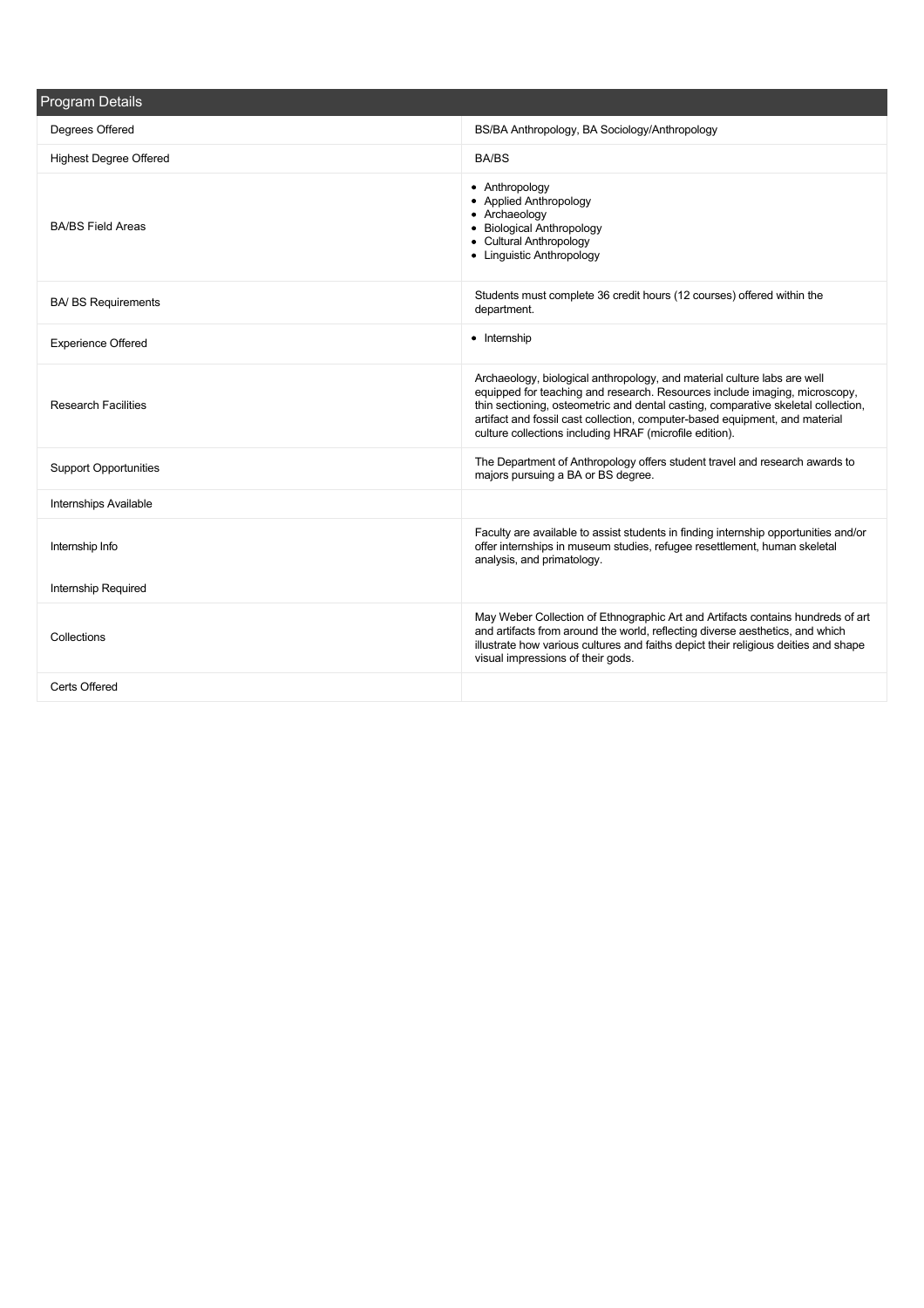| Statistical Information |                                                         |           |  |
|-------------------------|---------------------------------------------------------|-----------|--|
|                         | MA/MS Degrees Granted To Females                        | 0         |  |
|                         | Number of Female Grad Students                          | 0         |  |
|                         | BA/BS DEGREES GRANTED TO FEMALES                        | 0         |  |
|                         | Percentage OF FULL-TIME GRAD STUDENTS receiving funding | 0         |  |
|                         | BA/BS Degrees Granted To Males                          | 0         |  |
|                         | MA/MS Degrees Granted To Males                          | 0         |  |
| 2015-16                 | Number of Male Grad Students                            | 0         |  |
|                         | Number of Male Undergrad Students                       | 30        |  |
|                         | AA/AS DEGREES GRANTED TO FEMALES                        | 0         |  |
|                         | Number of Female Undergrad Students                     | 104       |  |
|                         | Number of New Grad Students                             | 0         |  |
|                         | PHD Degrees Granted To Males                            | 0         |  |
|                         | PHD Degrees Granted To Females                          | 0         |  |
|                         | AA/AS Degrees Granted To Males                          | 0         |  |
|                         | MA/MS Degrees Granted To Females                        | 0         |  |
|                         | Number of Female Grad Students                          | 0         |  |
|                         | BA/BS DEGREES GRANTED TO FEMALES                        | 0         |  |
|                         | Percentage OF FULL-TIME GRAD STUDENTS receiving funding | 0         |  |
|                         | BA/BS Degrees Granted To Males                          | 0         |  |
|                         | MA/MS Degrees Granted To Males                          | 0         |  |
| 2014-15                 | Number of Male Grad Students                            | 0         |  |
|                         | Number of Male Undergrad Students                       | 34        |  |
|                         | AA/AS DEGREES GRANTED TO FEMALES                        | 0         |  |
|                         | Number of Female Undergrad Students                     | 124       |  |
|                         | Number of New Grad Students                             | 0         |  |
|                         | PHD Degrees Granted To Males                            | $\pmb{0}$ |  |
|                         | PHD Degrees Granted To Females                          | 0         |  |
|                         | AA/AS Degrees Granted To Males                          | $\pmb{0}$ |  |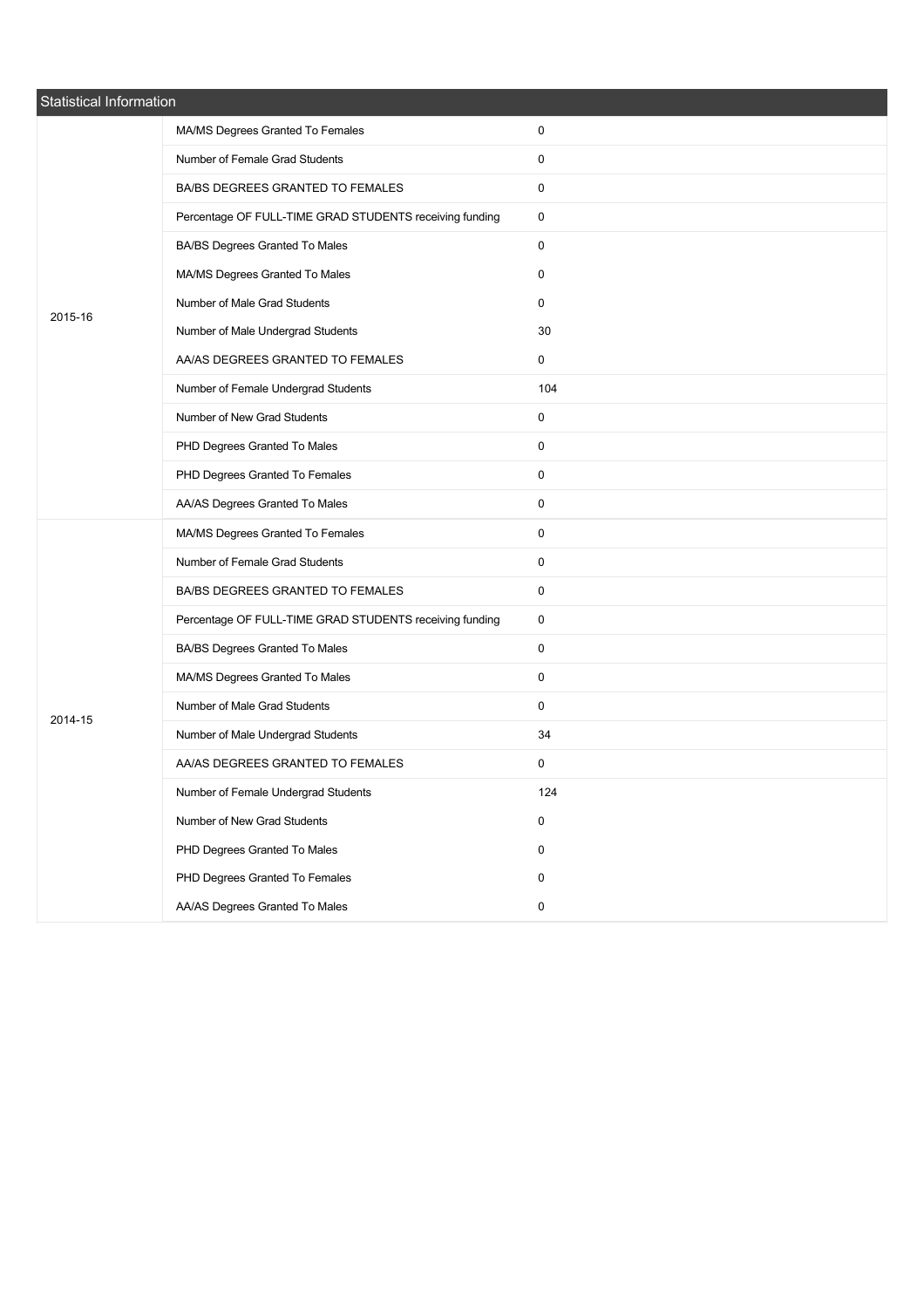|         | MA/MS Degrees Granted To Females                        | 0            |
|---------|---------------------------------------------------------|--------------|
|         | Number of Female Grad Students                          | 0            |
|         | BA/BS DEGREES GRANTED TO FEMALES                        | 0            |
|         | Percentage OF FULL-TIME GRAD STUDENTS receiving funding | 0            |
|         | BA/BS Degrees Granted To Males                          | 0            |
|         | MA/MS Degrees Granted To Males                          | $\mathbf 0$  |
| 2013-14 | Number of Male Grad Students                            | 0            |
|         | Number of Male Undergrad Students                       | 42           |
|         | AA/AS DEGREES GRANTED TO FEMALES                        | 0            |
|         | Number of Female Undergrad Students                     | 101          |
|         | Number of New Grad Students                             | 0            |
|         | PHD Degrees Granted To Males                            | 0            |
|         | PHD Degrees Granted To Females                          | $\mathbf 0$  |
|         | AA/AS Degrees Granted To Males                          | 0            |
|         | MA/MS Degrees Granted To Females                        | 0            |
|         | Number of Female Grad Students                          | 0            |
|         | BA/BS DEGREES GRANTED TO FEMALES                        | 34           |
|         | Percentage OF FULL-TIME GRAD STUDENTS receiving funding | 0            |
|         | BA/BS Degrees Granted To Males                          | 15           |
|         | MA/MS Degrees Granted To Males                          | 0            |
| 2012-13 | Number of Male Grad Students                            | 0            |
|         | Number of Male Undergrad Students                       | 59           |
|         | AA/AS DEGREES GRANTED TO FEMALES                        | 0            |
|         | Number of Female Undergrad Students                     | 139          |
|         | Number of New Grad Students                             | 0            |
|         | PHD Degrees Granted To Males                            | 0            |
|         | PHD Degrees Granted To Females                          | $\mathsf{O}$ |
|         | AA/AS Degrees Granted To Males                          | 0            |
|         | MA/MS Degrees Granted To Females                        | 0            |
|         | Number of Female Grad Students                          | 0            |
|         | BA/BS DEGREES GRANTED TO FEMALES                        | 0            |
|         | Percentage OF FULL-TIME GRAD STUDENTS receiving funding | 0            |
|         | BA/BS Degrees Granted To Males                          | 0            |
|         | MA/MS Degrees Granted To Males                          | 0            |
| 2011-12 | Number of Male Grad Students                            | 0            |
|         | Number of Male Undergrad Students                       | 62           |
|         | AA/AS DEGREES GRANTED TO FEMALES                        | $\mathsf{O}$ |
|         | Number of Female Undergrad Students                     | 130          |
|         | Number of New Grad Students                             | $\mathsf{O}$ |
|         | PHD Degrees Granted To Males                            | 0            |
|         | PHD Degrees Granted To Females                          | 0            |
|         | AA/AS Degrees Granted To Males                          | 0            |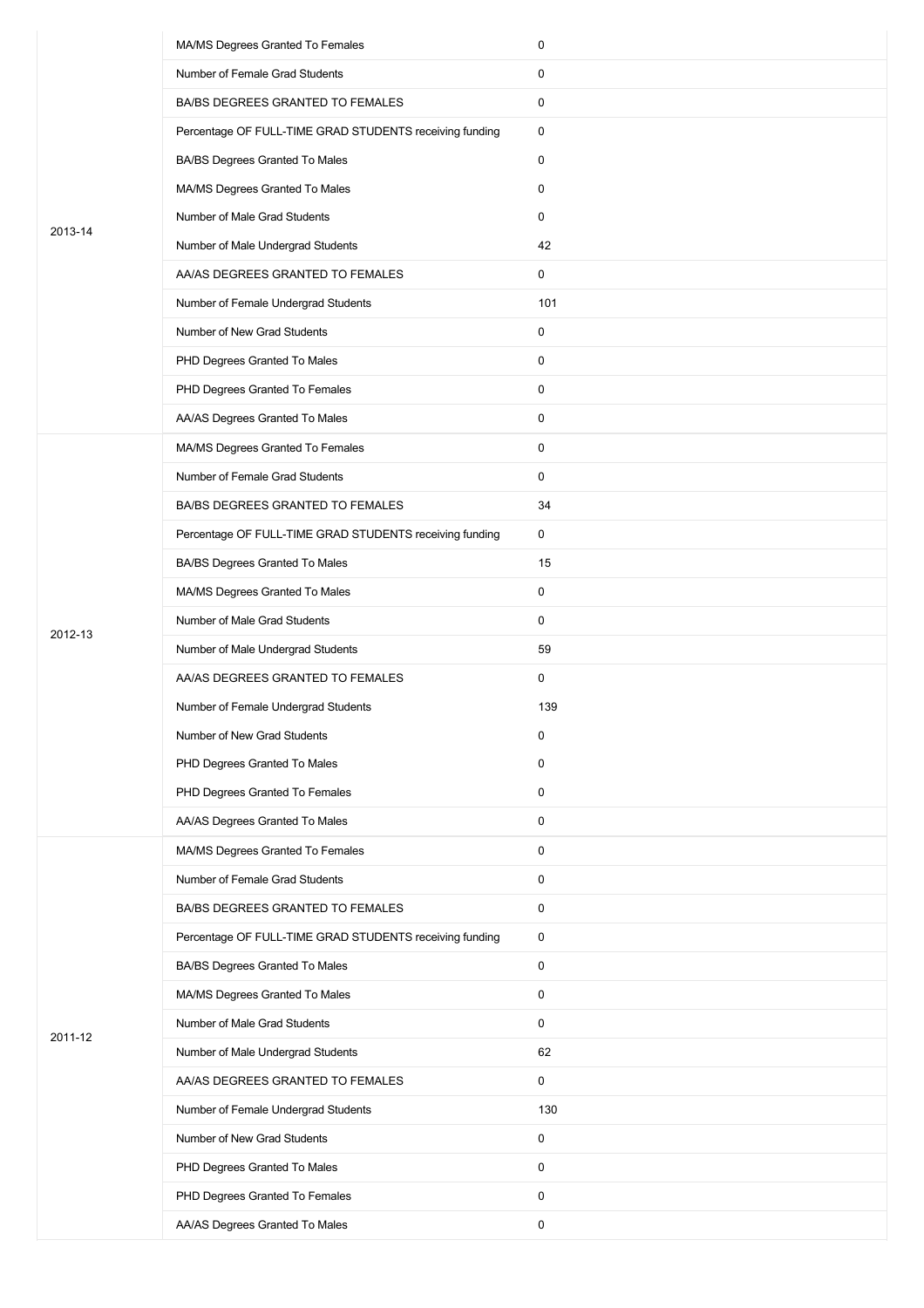|         | BA/BS DEGREES GRANTED TO FEMALES      | 36  |
|---------|---------------------------------------|-----|
| 2010-11 | <b>BA/BS Degrees Granted To Males</b> | 4   |
|         | Number of Male Undergrad Students     | 27  |
|         | Number of Female Undergrad Students   | 128 |